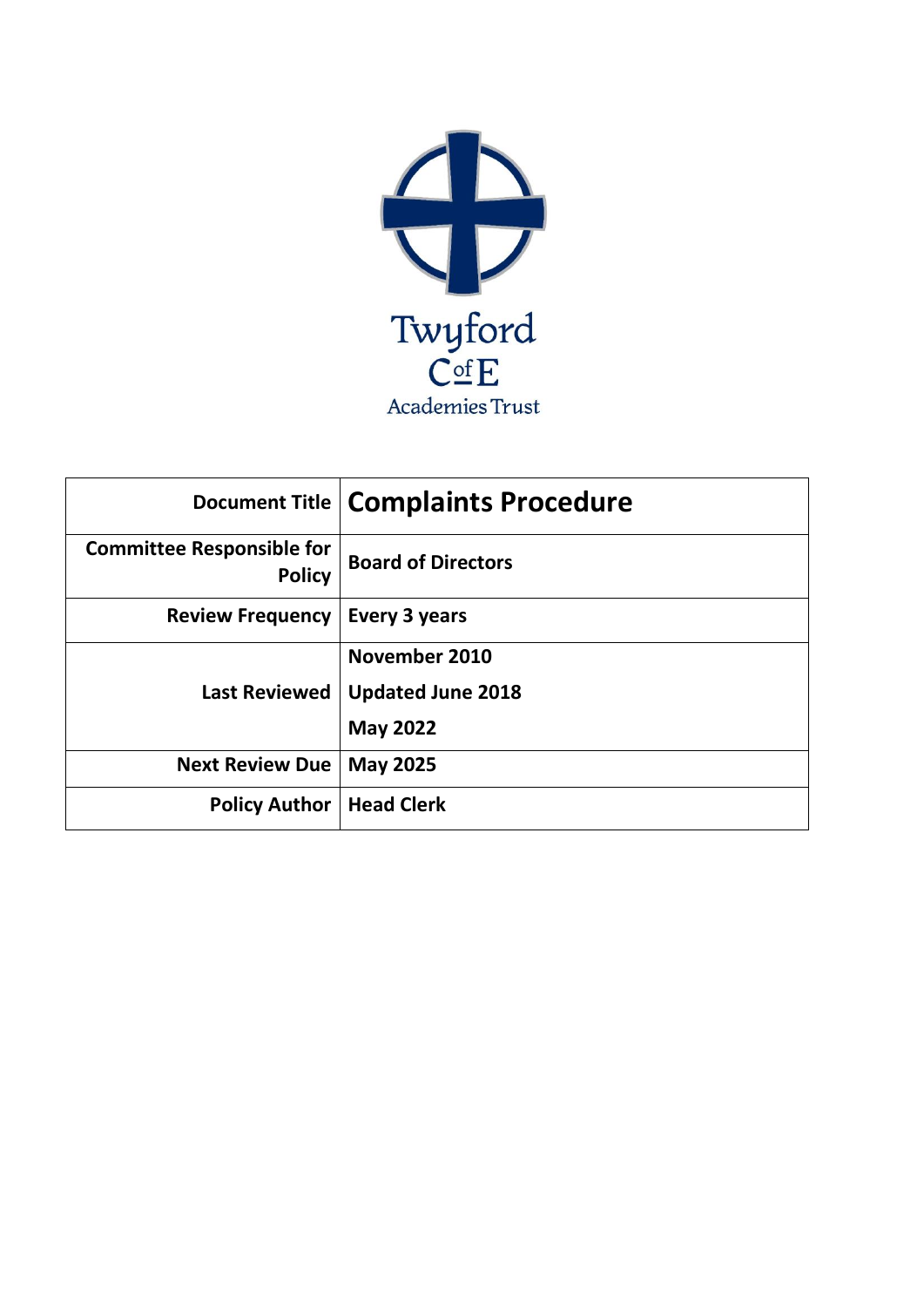# **Assessment of the Impact of a Policy on Equality & Diversity**

| <b>Policy: Complaints Policy</b>                                                                                                                                |                                                                                       |  |
|-----------------------------------------------------------------------------------------------------------------------------------------------------------------|---------------------------------------------------------------------------------------|--|
| Impact assessed by: V Drake                                                                                                                                     | Date: 22/04/2022                                                                      |  |
|                                                                                                                                                                 | 1. What is the potential for this policy impacting a person or group with a protected |  |
|                                                                                                                                                                 | characteristic differently (favourably or unfavourably) from everyone else?           |  |
| Complaints from protected groups could be treated less favourably.                                                                                              |                                                                                       |  |
| 2. How would this be evidenced?                                                                                                                                 |                                                                                       |  |
| Monitored through feedback from complainants.                                                                                                                   |                                                                                       |  |
| 3. Is there evidence that the operation of the current policy might impact a person or<br>group with a protected characteristic differently from everyone else? |                                                                                       |  |
| <b>NO</b>                                                                                                                                                       |                                                                                       |  |
| 4. If the answer to 3 is 'Yes', please provide details and evidence.                                                                                            |                                                                                       |  |
|                                                                                                                                                                 |                                                                                       |  |
| 5. How might the new policy change this?                                                                                                                        |                                                                                       |  |
|                                                                                                                                                                 |                                                                                       |  |
| 6. Are there any other changes to the policy which might impact a group with a protected<br>characteristic differently from everyone else?                      |                                                                                       |  |
| <b>NO</b>                                                                                                                                                       |                                                                                       |  |
| 7. If the answer to 6 is 'Yes', please provide details and evidence.                                                                                            |                                                                                       |  |
|                                                                                                                                                                 |                                                                                       |  |
| 8. Policies are required to reduce or eliminate inequality and disadvantage and promote                                                                         |                                                                                       |  |
| diversity. Does this assessment indicate that the Policy passes or fails this test?                                                                             |                                                                                       |  |
| <b>PASS</b>                                                                                                                                                     |                                                                                       |  |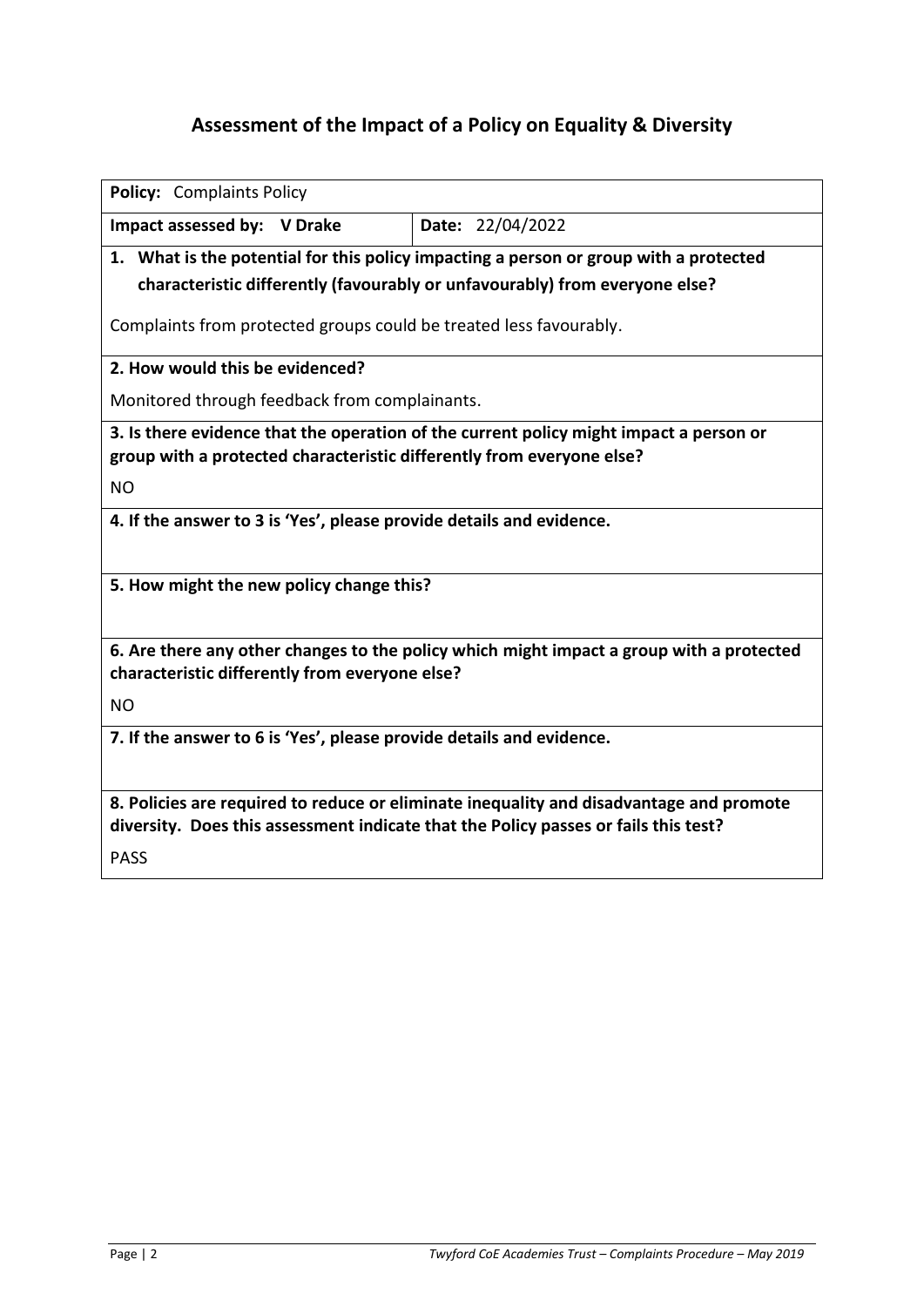# **Complaints Procedure**

### **1 Background**

This document is based on the standard complaints procedure set up by the London Diocesan Board for Schools – LDBS.

- Parents should follow the procedure described in Section 2 below.
- Complaints made by people other than parents should initially be raised with the Director of Finance & Operations for informal resolution. If this is not possible then the formal procedure described in Stage 2 of Section 3 below should be followed.

Twyford C of E Academies Trust endeavours to provide the best education possible for all of its pupils in an open and transparent environment. Where concerns are raised the school intends for these to be dealt with:

- Fairly
- Openly
- Promptly
- Without Prejudice

In order to do so, the Directors of Twyford Academies Trust have approved the following procedure which explains what you should do if you have any concerns about the school. All members of staff will be familiar with the procedure and will be able to assist you.

The Trust's Complaints Procedure is devised with the intention that it will: -

- Usually be possible to resolve problems by informal means
- Be simple to use and understand
- Treat complaints confidentially
- Allow problems to be handled swiftly
- Inform future practice so that a problem is unlikely to recur
- Reaffirm the partnership between parents, staff and governors as we work together for the good of pupils in the Trust schools
- Ensure that the Trust's attitude to a pupil will never be affected by a parental complaint
- Discourage anonymous complaints
- Actively encourage strong home-school links
- Ensure that any person complained against has equal rights with the person making the complaint
- Be regularly reviewed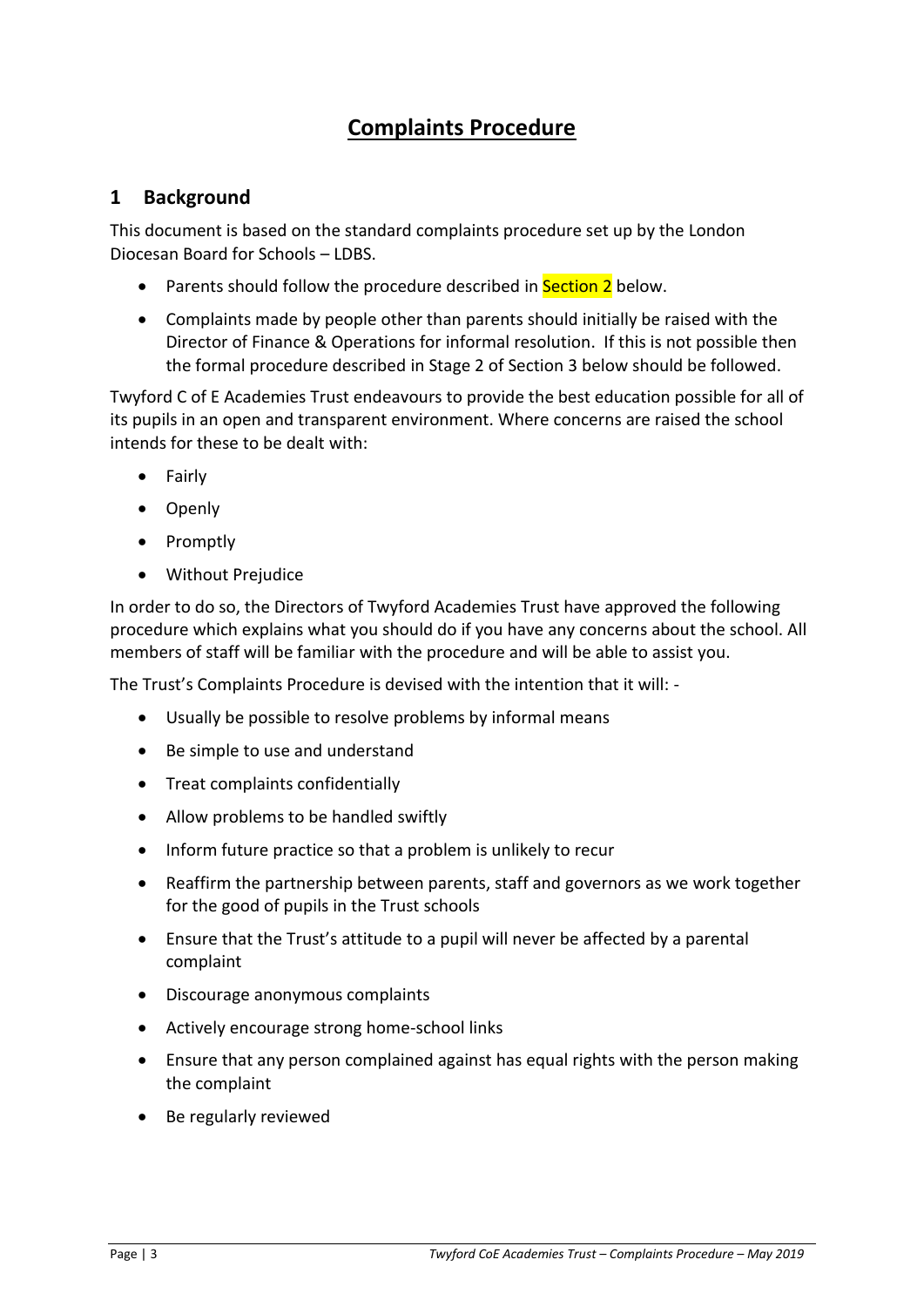# **Who can make a complaint?**

**The complaints procedure is not limited to parents or carers of children that are registered at the school. Any person, including members of the public, may make a complaint to Twyford CofE Academies Trust about any provision of facilities or services that we provide. Unless complaints are dealt with under separate statutory procedures we will use this complaints procedure.** 

# **The difference between a concern and a complaint**

**A concern can be defined as 'an expression of worry or doubt for which reassurances are sought'. A complaint may be defined as 'an expression of dissatisfaction however made, about actions taken or a lack of action'. It is in everyone's interest that concerns and complaints are resolved at the earliest possible stage. Many issues can be resolved informally, without the need to use the formal stages of the complaints procedure.** 

# **How to raise a concern or make a complaint**

**A concern or complaint can be made in person, in writing or by telephone. It may also be made by a third party acting on behalf of a complainant, as long as they have appropriate consent to do so.** 

# **Which Procedure do I need?**

The following list details specific topics of complaints not covered by this policy, and where relevant the correct policy to refer to. You can access these policies on the school website or ask for a copy from the Head Clerk to the Trust, Clerks@twyford.ealing.sch.uk

- Pupil admissions; *please see school's admissions policy*
- *Statutory assessments of Special Educational Needs*
- *Matters likely to require a child Protection Investigation*
- Pupil exclusions; please see the Trust's behaviour policy Staff grievance, capability or disciplinary; *these are covered by the Trust's grievance/disciplinary/capability procedure*
- Where the complaint concerns a third party; *please complain directly to the third party themselves*
- *National Curriculum Content*
- Anonymous complaints; *please refer to the Whistleblowing Policy*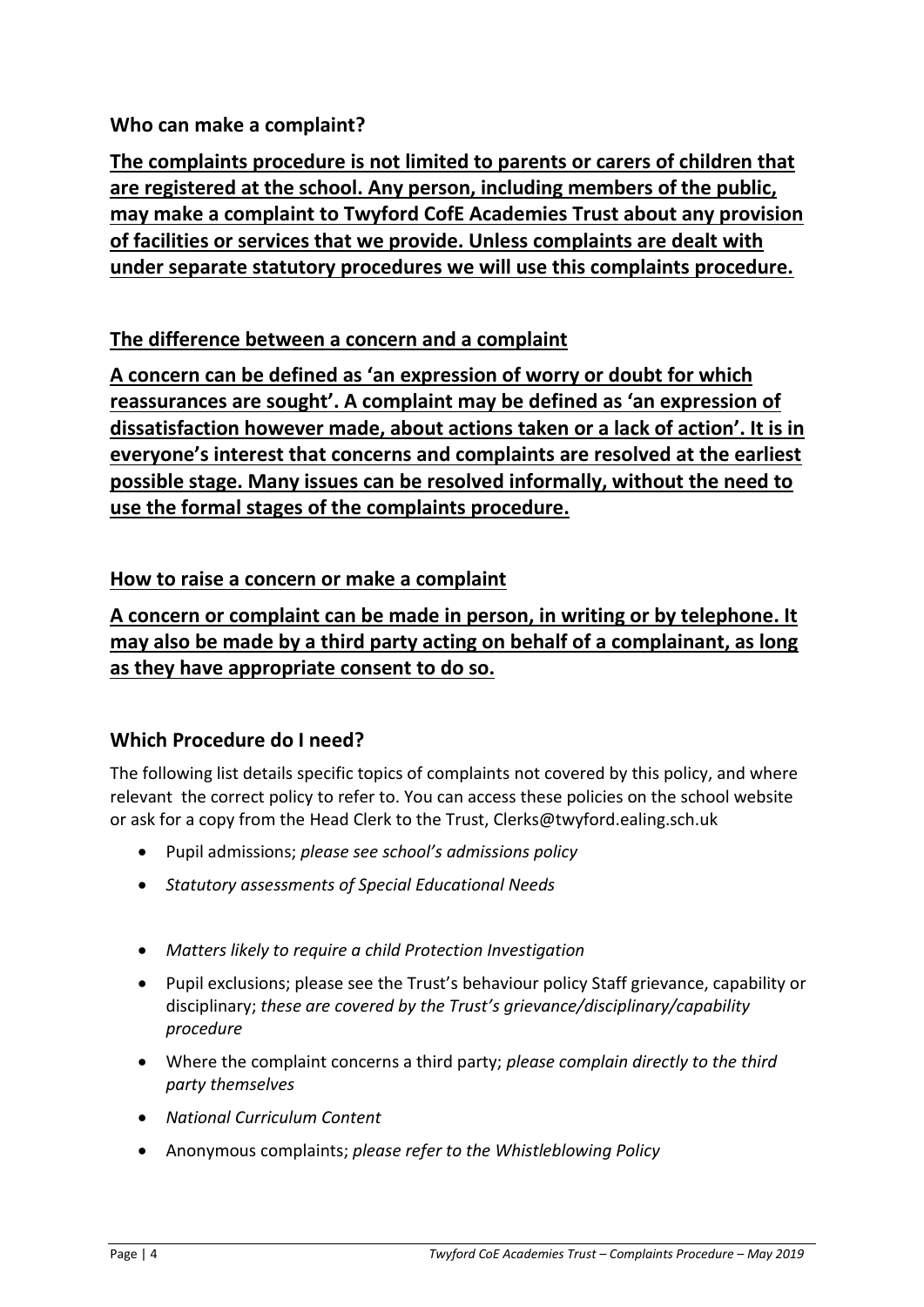- Subject Access Requests and Freedom of Information Requests; *please see the Trust's Data Protection and Freedom of Information policy.*
- **All other complaints, please use Complaints Procedure**

#### **Raising Concerns**

All concerns will be dealt with confidentially, although the staff member may need to take notes if they feel that the matter may need to be taken further or it may arise again in the future. Any such notes will be kept in accordance with the principles of Data Protection Law. However, such notes would be able to be used as evidence if further investigation was required, or if the concern became a formal complaint.

### **Safeguarding**

Wherever a complaint indicates that a child's wellbeing or safety is at risk, the school is under a duty to report this immediately to the local authority. Any action taken will be in accordance with the Trust's safeguarding policy. (*Available on our website)*

### **Social Media (Maintaining Confidentiality)**

In order for complaints to be resolved as quickly and fairly as possible, Twyford C of E Academies Trust requests that complainants do not discuss complaints publically via social media such as Facebook and Twitter. Complaints will be dealt with confidentially for those involved, and we expect complainants to observe confidentiality also. Actions taken in relation to school staff that arise as a result of the complaint will remain confidential to the school and the member of staff concerned.

### **Complaints about the headteacher or the governors**

Where the subject of the complaint is about the headteacher, the complainant should notify the Head Clerk to the Trust, [Clerks@twyford.ealing.sch.uk.](mailto:Clerks@twyford.ealing.sch.uk) The stage one process (the formal stages below) will then commence, but with the chair of governors as the individual responsible for the investigation rather than the headteacher.

Where the subject of the complaint concerns a governor the complainant should contact the Head Clerk to the Trust. The Head Clerk will then determine the most appropriate course of action, seeking advice as appropriate. This will depend on the nature of the complaint.

### **Complaints that result in staff capability or disciplinary procedures.**

If at any formal stage of the complaint it is determined that staff disciplinary or capability proceedings are necessary in order to resolve the issue, the details of this action will remain confidential to the Headteacher and/or the individual's line manager. The complainant is entitled to be informed that action is being taken and the eventual outcome of any such action, but they are not entitled to participate in the proceedings or receive any details about them.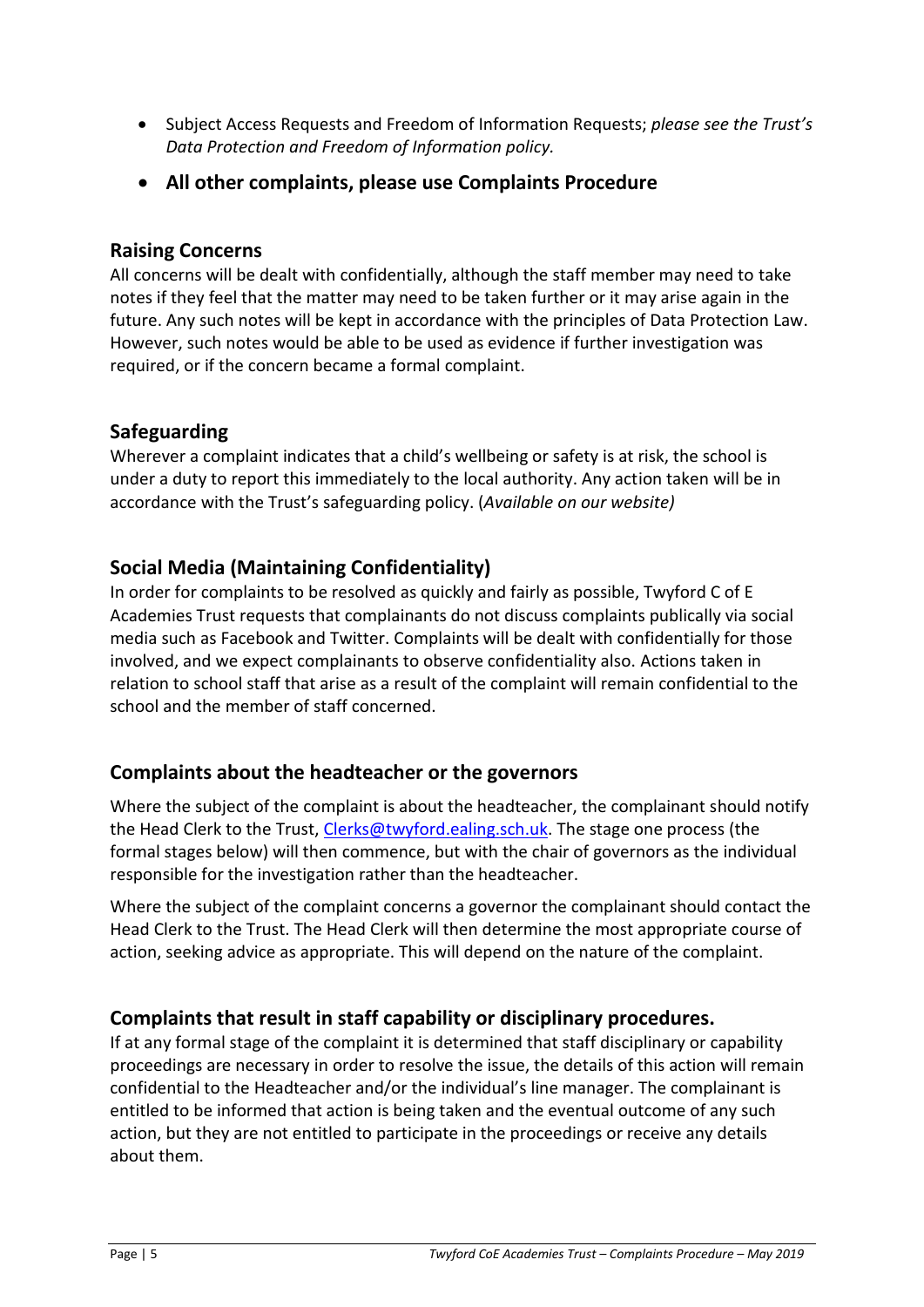### **Unreasonable complaints (see Appendix B)**

Where a complainant raises an issue that has already been dealt with via the Twyford C of E Academies Trust complaints procedure, and that procedure has been exhausted, the school will not reinvestigate the complaint except in exceptional circumstances, for example where new evidence has come to light.

### **Stages and time frames**

It is normal for each stage in the complaints procedure to be completed before moving to the next stage. In very exceptional circumstances the Associate Headteacher, usually in consultation with the Chair of Governors, may decide to omit a stage.

The Trust will endeavour to abide by timeframes stated under each stage but acknowledges that in some circumstances, this may not always be possible due to the complexity of information needed to review a complaint. If it becomes apparent that it is not possible to complete any stage within a given timeframe, the individual responsible for handling the complaint will contact the complainant as soon as possible and come to an agreed timeframe that works for all parties involved.

The Trust reserves the right not to investigate complaints that have been made more than three months after the subject of the complaint took place, except in exceptional circumstances. What is meant by exceptional circumstances is where new evidence has come to light, where the complaint is of an especially serious matter or where there is reasonable justification for why the complainant has been unable to raise the complaint before this time. The Headteacher will review the situation and decide whether or not to enact the complaints procedure, informing the Chair of Governors of the decision.

### **Complaints received outside of term time.**

We will consider complaints made outside of term time to have been received on the first day after the holiday period.

# **Legal considerations**

If other bodies are investigating aspects of the complaint, for example the police, local authority safeguarding teams or Tribunals, this may affect our ability to adhere to the timescales within this procedure or result in the procedure being suspended until those public boides have completed their investigations. If a complainant commences legal action against Twyford C of E Academies Trust in relation to the complaint, we will consider whether to suspend the complaints procedure in relation to their complaint until those legal proceedings have concluded.

# **Withdrawal of a Complaint**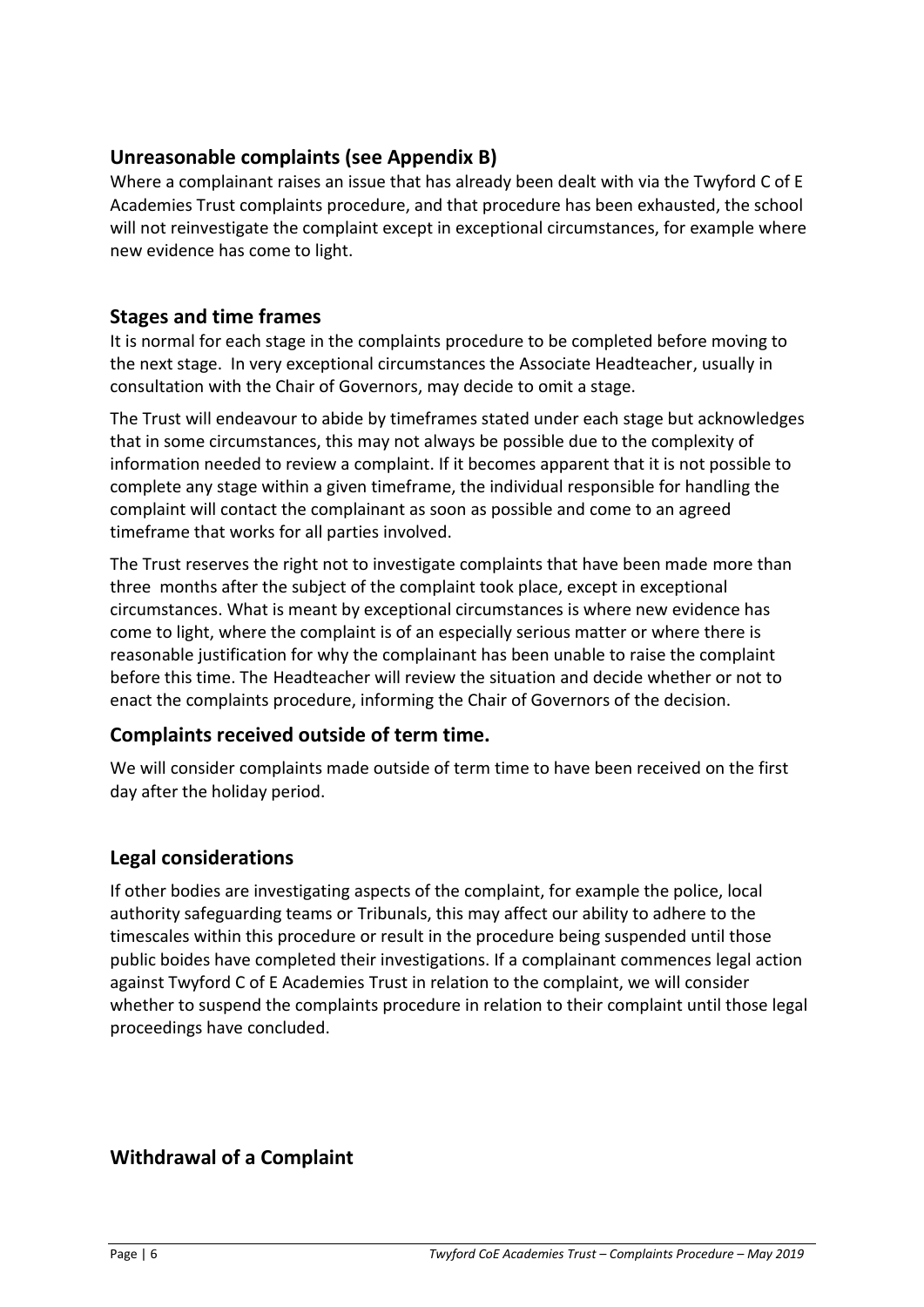If a complainant wants to withdraw their complaint, we will ask them to confirm this in writing

**Resolving Complaints**At each stage in the procedure Twyford Trust wants to resolve the complaint. If appropriate, we will acknowledge that the complaint is upheld in whole or in part. In addition, we may offer one of more of the following:--

- An explanation
- An admission that the situation could have been handled differently or better
- An assurance that we will try to ensure the event complained of will not recur
- An explanation of the steps that have been or will be taken tohelp ensure that it willnot happen again and an indication of the timescales within which any changes will be made
- A undertaking to review school policies in light of the complaint
- An apology

### **2 Procedure**

If you need to raise an issue in the first instance, please do so with the relevant member of staff who will be happy to talk to you and seek to establish a solution. A complaint may be made in person, by telephone, by writing or by a 3<sup>rd</sup> party on behalf of the complainant. Any complaint must be submitted in writing.

Where as a result of raising a concern you feel that the issue has not been addressed, or where the outcome has been that the complaint can't be resolved briefly, needs further investigation, you may progress by making an informal complaint. In doing so the following steps should be followed:

### **STAGE 1 – INFORMAL.**

When a parent is making an informal complaint it is helpful for the complaint to be put in writing to the relevant member of staff. The complaint should explain.

- The overview of the complaint so far
- Who has been involved
- Why the complaint remains unresolved
- Action they would like to be taken to put things righ**t**

| <b>Stage</b> | <b>Description</b>                                 | <b>Number of days after</b> |
|--------------|----------------------------------------------------|-----------------------------|
|              |                                                    | receipt of complaint        |
| 1.1          | Parent/s discuss concerns with Form                | As soon as possible but no  |
|              | <b>Tutor/Subject Teacher</b>                       | later than 5 school days    |
| 1.2          | Parent/s discuss concerns with Head of             | As soon as possible         |
|              | Year/Head of Department                            |                             |
| 1.3          | Parent/s discuss concerns with Line Manager        | As soon as possible         |
| 1.4          | If parents are still dissatisfied a meeting may be | 10 school days              |
|              | arranged between the Associate Headteacher or      |                             |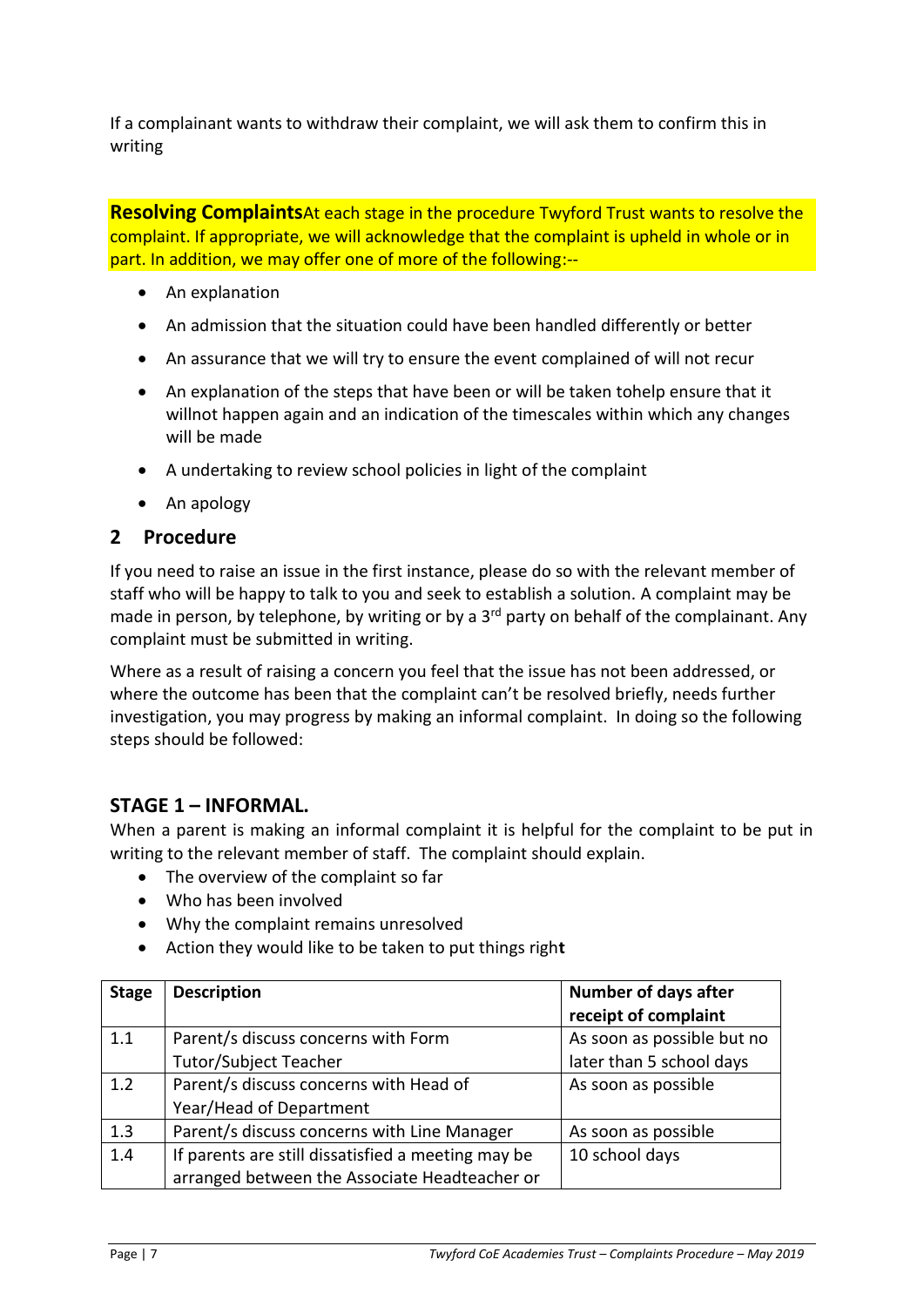|     | designated member of staff and parent/s           |  |
|-----|---------------------------------------------------|--|
| 1.5 | If still dissatisfied, parents may make a formal  |  |
|     | complaint in writing to the Associate Headteacher |  |
|     | by completing the Complaints Form (Appendix A).   |  |

- a. At the end of any discussion it will be made clear to the complainant what action, if any, will be taken, the timescale within which it will take place and how s/he will be notified of any outcomes. Every effort will be made to resolve the matter
- b. If all of the above stages have been exhausted and it is apparent that the parent is not happy with the response to their complaint, the parent can make a formal complaint in writing to the Associate Headteacher and will be advised to complete a complaints form. (Appendix A)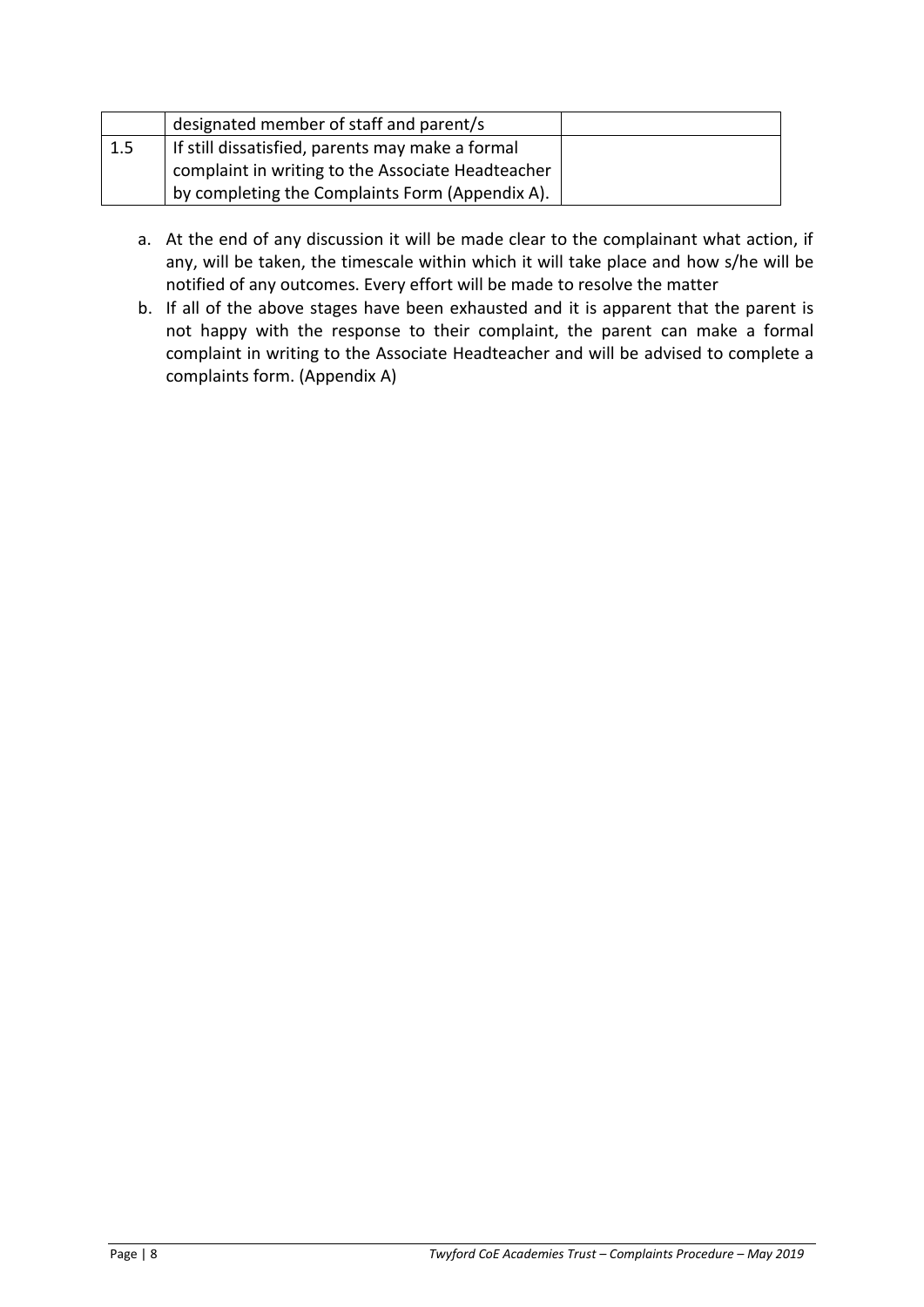### **STAGE 2 – FORMAL**

| <b>Stage</b> | <b>Description</b>                                                                                                                                                                                                                                                                                                                                                                                                                                               | <b>Number of days after</b><br>receipt of complaint                                                                      |
|--------------|------------------------------------------------------------------------------------------------------------------------------------------------------------------------------------------------------------------------------------------------------------------------------------------------------------------------------------------------------------------------------------------------------------------------------------------------------------------|--------------------------------------------------------------------------------------------------------------------------|
| 2.1          | On receipt, a written formal complaint will be<br>acknowledged by the Associate Headteacher (if<br>a parent has made an oral complaint this will<br>not apply)                                                                                                                                                                                                                                                                                                   | Within 3 school days                                                                                                     |
| 2.2          | Investigation of complaint by Associate<br>Headteacher or designated member of staff,<br>which may include a meeting with the parent/s.<br>Written notification of the outcome of the<br>investigation to the parents. The parents are<br>told that if they are not satisfied they may send<br>a written complaint to the Chair of Governors<br>within 5 school days. The Associate<br>Headteacher may wish to refer the matter to<br>the Chair of the Governors | Within 10 school days or<br>by a mutually agreed time                                                                    |
| 2.3          | On receipt of a written formal complaint the<br>Chair of Governors or designated Governor<br>acknowledges receipt, saying the matter will be<br>investigated and indicating timings.                                                                                                                                                                                                                                                                             | Within 3 school days                                                                                                     |
| 2.4          | The complaint is investigated. Chair of<br>governors sends a summary of findings and a<br>decision to the parents.                                                                                                                                                                                                                                                                                                                                               | Normally within 10 school<br>days                                                                                        |
| 2.5          | The parents are told that if they are not<br>satisfied they may ask for the matter to be<br>referred to the Complaints Committee within 5<br>school days.                                                                                                                                                                                                                                                                                                        | Within 5 school days of<br>receipt of Chair of<br>Governor's letter                                                      |
| 2.6          | Complaints Committee considers the<br>complaint. The complaint, Associate<br>Headteacher's/Chair of Governors' report of<br>investigation and other relevant papers sent to<br>all taking part 7 school days before the meeting                                                                                                                                                                                                                                  | Hearing within 20 school<br>days with 10 days' notice<br>of meeting. Agenda and<br>papers sent out 7 days in<br>advance. |
| 2.7          | Decision of Complaints Committee notified to<br>parents. The committee's decision is final                                                                                                                                                                                                                                                                                                                                                                       | Within 2 school days of<br>the meeting                                                                                   |

- a. After considering the available evidence the Associate Headteacher can:
	- i. Uphold the complaint and direct that certain action be taken to resolve it
	- ii. Uphold the complaint in part (in other words find an aspect or aspects of the complaint to be valid, but not the whole complaint), direct for certain action to be taken.
	- iii. Dismiss the complaint entirely and move to next stage of the procedure.
- b. Where an investigation takes place, written statements will be taken and recorded. (see l below)
- c. If the Chair of Governors receives a written complaint from a parent s/he will consult with the Associate Headteacher before taking action. It is important that all stages of the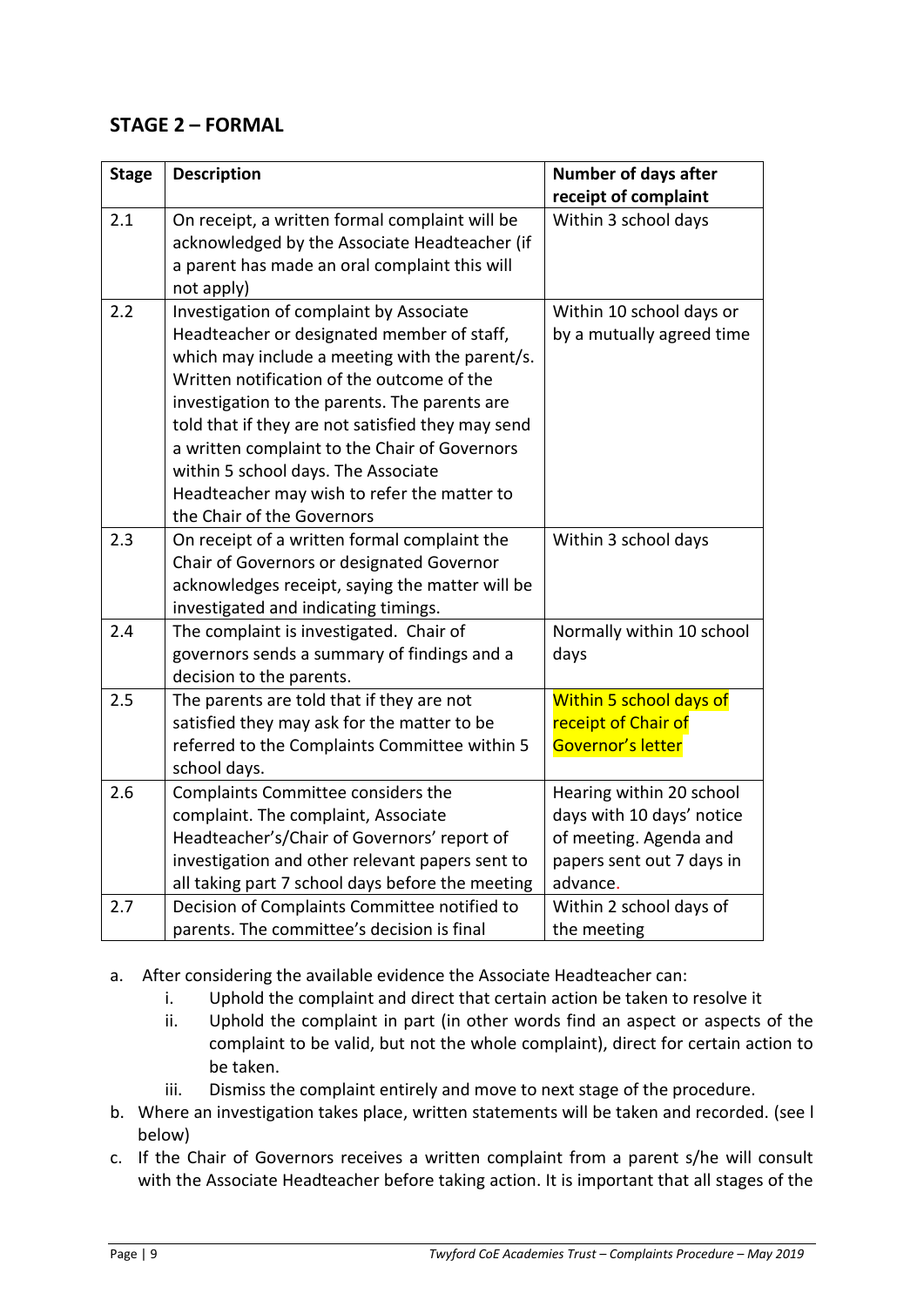informal procedure have been exhausted. If this is not the case the Chair of Governors will normally advise the complainant to follow the procedures described for the informal stages above.

- d. After completing the investigation the Chair will prepare a written summary of his/her findings, writes to the complainant saying the investigation has been completed and may refer to any matter including the following:
	- i. All appropriate steps have already been taken and he/she considers no further action is necessary
	- ii. As a result of the investigation what arrangements have been made which it is hoped the complainant will find satisfactory
	- iii. The recommendations made to the Governing Body
	- iv. If the complainant is not happy with this response, he/she may write to the Clerk to the Governing Body at the school address requesting that the complaint be considered by the Complaints Committee of the Governing Body/Directors. The complainant is requested to indicate clearly the grounds for taking the complaint to a further stage.
- e. If the Complaints Committee of the Governing Body is to consider the complaint, the Clerk to the Governors will give at least 10 school days' notice of the meeting to the members of the Committee, complainant, Associate Headteacher and the Chair of the Governing body sending them with 7 days' notice the following:
	- i. An invitation to attend the meeting. The panel **may decide to invite the following to attend the review meeting:**
		- The complainant

the headteacher (or chair of the governing board as appropriate) who investigated the complaint and made the decisions at 2.

relevant persons involved in the complaint

persons, whom, in the view of the panel, can provide relevant advice and information relating to the subject of the complaint and the review process at stage 2.

- ii. Details of date, time and place of meeting
- iii. A request for copies of any written papers which people may wish to be considered to be sent to him/her by a specific date so that they can be distributed to members of the Complaints Committee and the other parties.
- iv. A request for the names of any witnesses who may be called
- v. Where the complainant, headteacher and/or relevant person involved in the complaint have been invited to attend the review meeting, they are entitled to be accompanied by a family member/friend/representative as appropriate. However, legal representatives are not permitted to attend the review meeting.
- vi. Where the relevant persons involved in the complaint include pupils at the school and their attendance at the review meeting has been requested by the panel, parental permission must be sought if they are under the age of 18. Extra care will te taken to consider the vulnerability of children where they are present at a complaints hearing.
- vii. Where the complaint is about a governor/trustee.governing body the complaiant may request that the review meeting is held by an independent panel. This is at the discretion of Twyford C of E Academies Trust who will notify the Head Clerk of their decision. Where an entirely independent panel is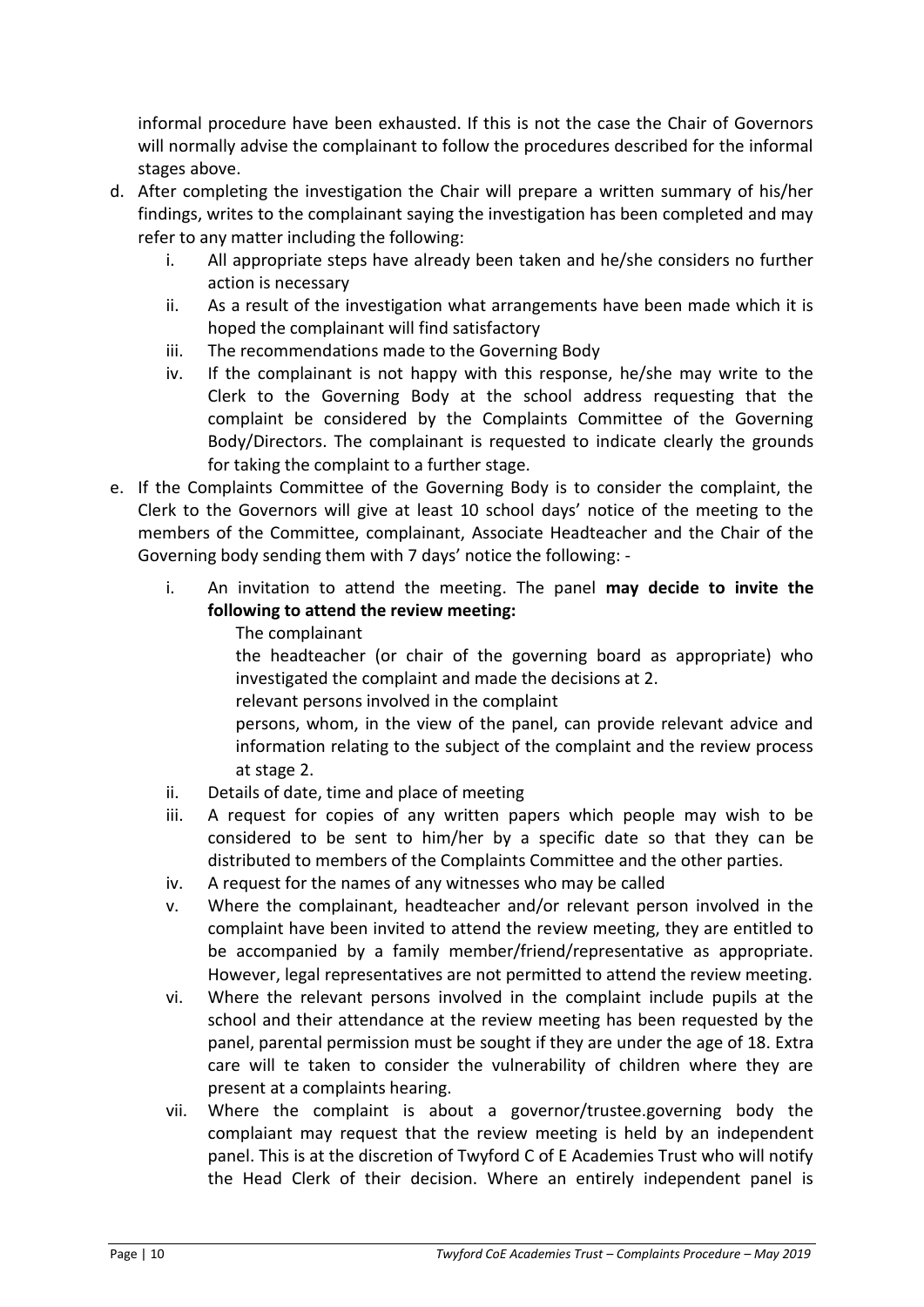required, timescales may be affected while the school source appropriate individuals for the review.

- viii. Where appropriate, an enquiry as to whether or not it would be helpful for an interpreter to be available
- ix. An enquiry as to whether or not access should be provided for the disabled
- x. A summary of the procedure to be followed at the meeting
- f. The hearing by the Complaints Committee will be as informal as possible. The Committee will consist of two Governors/trustees and one independent person (this can be a governor from one of the other Trust schools). Panel members should not have already been involved in the case. The Associate Headteacher may be present. The Clerk to Governors, or another person appointed by the Chair of the Governors will be present throughout the hearing and after the parties have withdrawn, in order to take notes.

#### **The Chair of the Committee will: -**

- i. Welcome those present and introduce each person by name
- ii. Stress that the meeting is strictly confidential to those present
- iii. Outline the procedure to be followed
- iv. Ask all attending the committee, including witnesses to remain available for approximately  $\frac{1}{2}$  hour after they withdraw from the hearing, in case the committee needs to clarify a point.

#### g. **An outline of the procedure for the hearing is given below: -**

- i. Both parties are invited to explain their case
- ii. The Complainant's desired outcome and any possibilities of redress are discussed
- iii. An attempt is made to resolve the complaint, if possible to the satisfaction of the complainant
- iv. After the complainant, Chair of Governors and Associate Headteacher have withdrawn, the Committee decides on its recommendations, including any redress measures.

#### h. **The Complaints Committee can make the following decisions:**

- i. Uphold the complaint in whole or in part
- ii. Upphold the complaint in part (in other words find an aspect or aspects of the complaint to be valid, but not the whole complaint) and direct for certain action to be taken, or
- iii. Dismiss the complaint entirely
- iv. Irrespective of the decision taken, the panel may also recommened steps that the complainant and the school should take to move forward from the presenting issues in the best interests of all concerned.
- v. The panel may also recommend steps or changes to the school's systems or procedures be taken to reduce the likelihood of a similar complaint being made in the future.
- i. A letter outlining the reason for the decision and recommendations of the Complaints Committee are sent out within two school days to all parties. The Committee's decision is final.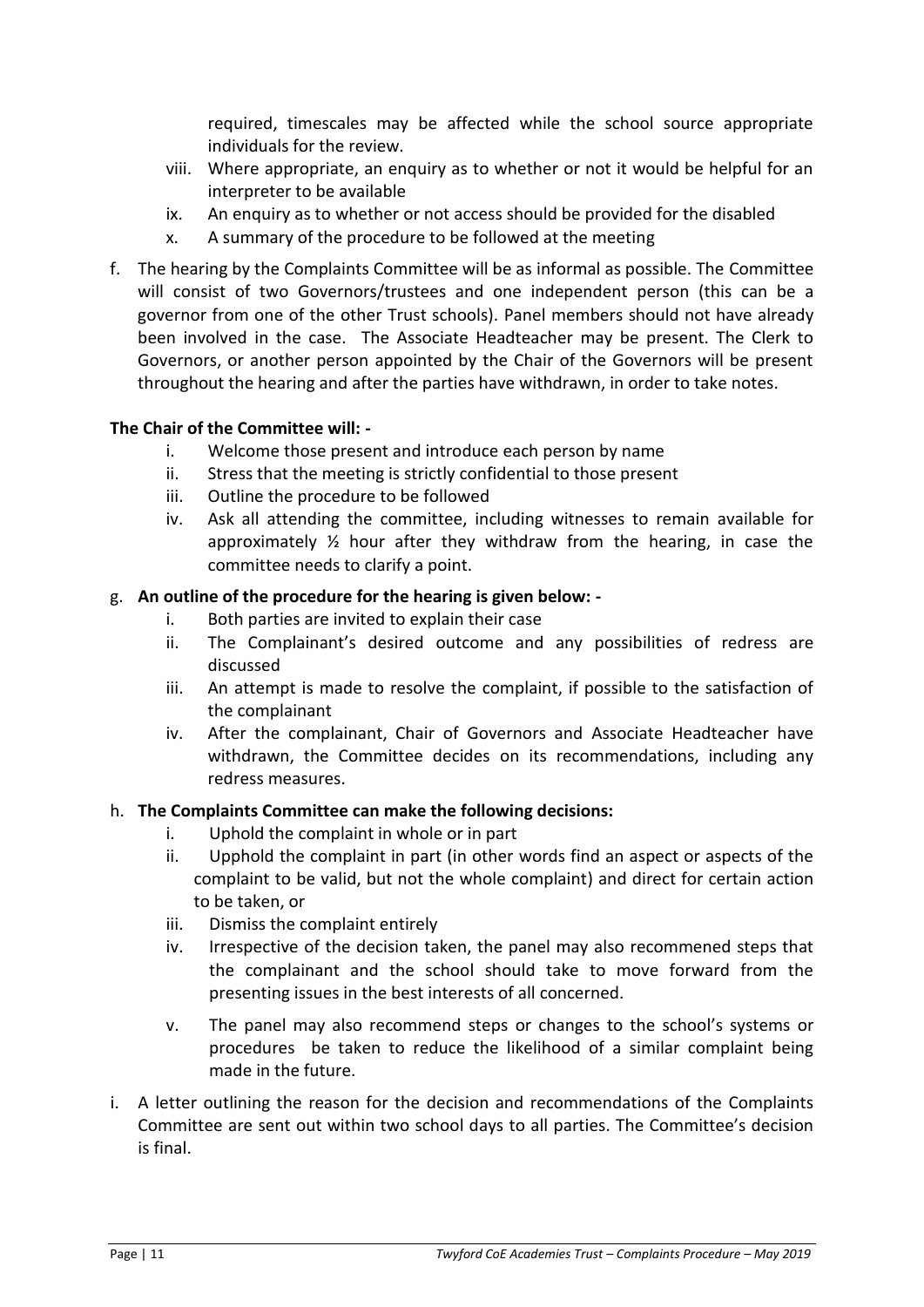- j. If the complainant feels that the Governors acted 'unreasonably' in the handling of the complaint, they can complain to the ESFA after the complaints procedure has been exhausted. Please note that unreasonable is used in a legal sense and means acting in a way that no reasonable school or authority would act in the same circumstances.
- k. **Storing Formal Complaints**: The following storage arrangements are applied whether formal complaints are
	- resolved following a formal procedure
	- or proceed to a panel hearing
	- or if any action has been taken by the school as a result of those complaints (regardless of whether they are upheld)
	- i. All records will be kept in accordance with the principles of Data Protection Law.
	- ii. Written records of complaints, decisions and outcomes (including all correspondence and statements) are held electronically and in hard copy.

All files are treated as confidential except where the Secretary of State or a body conducting an inspection under section 109 or the 2008 Act requests access to them.

#### l. **Reporting Formal Complaints to Governors/Directors**

- i. Complaints are reported quarterly to the Student Committee and LGB of the Trust Schools.
- ii. Annual report to be presented to the Directors in the Summer term.

#### *NOTE:*

- *1. School days are when the pupils are attending; staff INSET days are excluded*
- *2. Counting begins on the school day after receipt*
- *3. If the Associate Headteacher is the subject of the complaint, the Chair of Governors or a nominated governor would undertake the investigation.*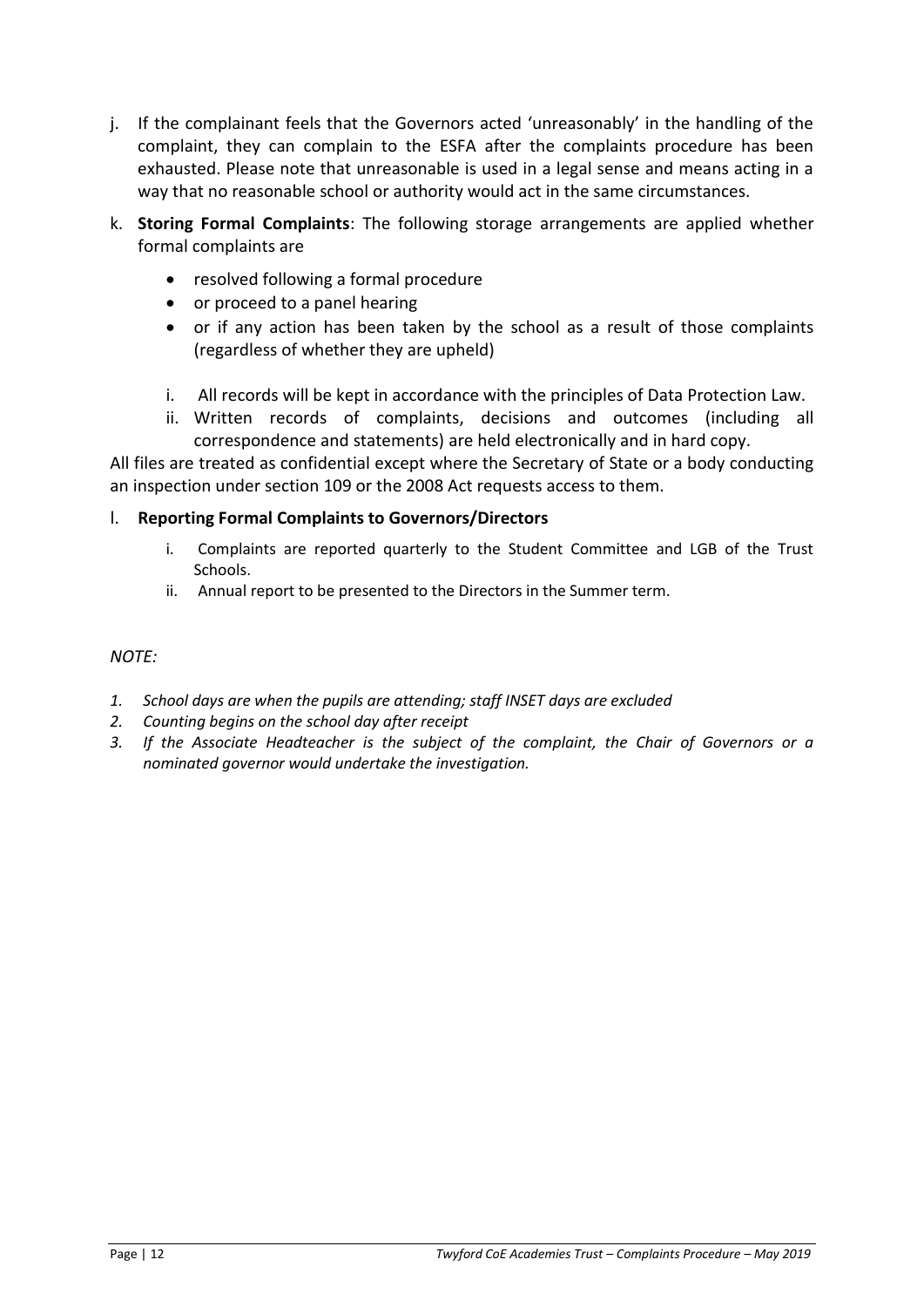# **Appendix A: Complaint form**

When we receive a complaint, we aim to acknowledge its receipt within 3 school days and send a full or interim response within 10 school days.

| <b>Name</b>                                                                                                                                                                          |  |  |
|--------------------------------------------------------------------------------------------------------------------------------------------------------------------------------------|--|--|
| Name of pupil, year group and your<br>relations to them (where applicable)                                                                                                           |  |  |
| <b>Contact Address</b>                                                                                                                                                               |  |  |
| Daytime telephone number                                                                                                                                                             |  |  |
| Evening telephone number                                                                                                                                                             |  |  |
| Mobile phone number                                                                                                                                                                  |  |  |
| Detail of the Complaint: What is your concern and how has it affected you?                                                                                                           |  |  |
|                                                                                                                                                                                      |  |  |
| Action taken so far. Have you discussed this matter with a member of staff before filling in this<br>form? If so who did you speak to and what was the response or solutions offered |  |  |
|                                                                                                                                                                                      |  |  |
| State the reasons why this was not a satisfactory resolution for you?                                                                                                                |  |  |
|                                                                                                                                                                                      |  |  |
| As a result of making this complaint what would you like to happen to resolve the problem?                                                                                           |  |  |
|                                                                                                                                                                                      |  |  |
| Are you attaching any paperwork? If so list below:                                                                                                                                   |  |  |
|                                                                                                                                                                                      |  |  |
|                                                                                                                                                                                      |  |  |

Signed: Date: Date: Date: Date: Date: Date: Date: Date: Date: Date: Date: Date: Date: Date: Date: Date: Date:  $\sim$ 

Date Received: Signed: Signed: Signed: Signed: Signed: Signed: Signed: Signed: Signed: Signed: Signed: Signed: Signed: Signed: Signed: Signed: Signed: Signed: Signed: Signed: Signed: Signed: Signed: Signed: Signed: Signed:

Page | 13 *Twyford CoE Academies Trust – Complaints Procedure – May 2019*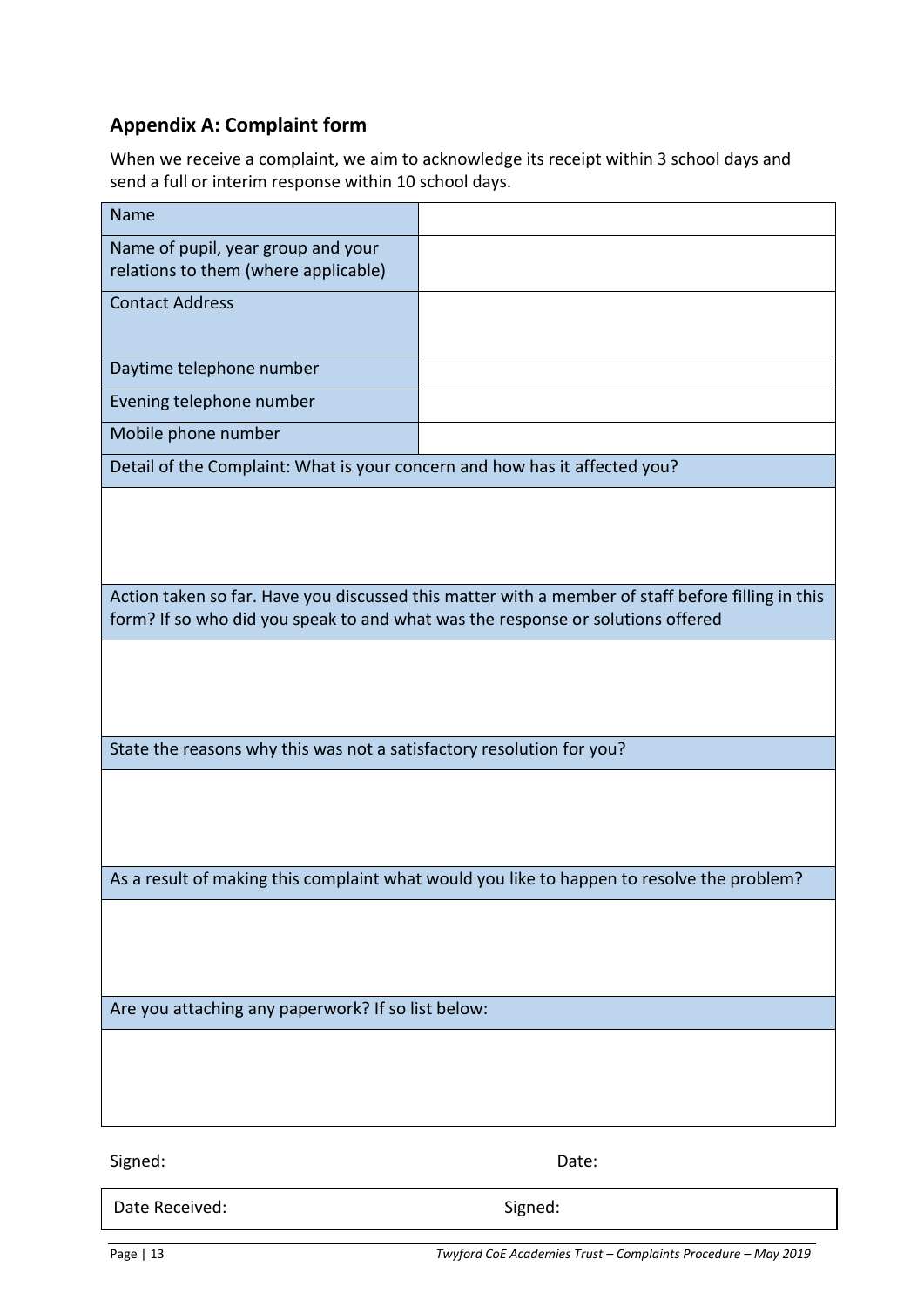# **Appendix B: Unreasonable Complaints**

Twyford C of E Academies Trust is committed to dealing with all complaints fairly and impartially, and to providing a high quality service to those who complain. We will not normally limit the contact complainants have with the school. However, we do not expect our staff to tolerate unacceptable behaviour and will take action to protect staff from that behaviour, including that which is abusive, offensive or threatening.

We define unreasonable complainants as '*those who, because of the frequency or nature of their contacts with the school, hinder our consideration of their or other people's complaints*'. A complaint may be regarded as unreasonable when the person making the complaint:-

- The complainant refuses to co-operate with the school's relevant procedures.
- Refuses to articulate their complaint or specify the grounds of a complaint or the outcomes sought by raising the complaint, despite offers of assistance;
- Refuses to co-operate with the complaints investigation process while still wishing their complaint to be resolved;
- Refuses to accept that certain issues are not within the scope of a complaints procedure;
- Insists on the complaint being dealt with in ways which are incompatible with the adopted complaints procedure or with good practice;
- Introduces trivial or irrelevant information which the complainant expects to be taken into account and commented on, or raises large numbers of detailed but unimportant questions, and insists they are fully answered, often immediately and to their own timescales;
- Makes unjustified complaints about staff who are trying to deal with the issues, and seeks to have them replaced;
- Changes the basis of the complaint as the investigation proceeds;
- Repeatedly makes the same complaint (despite previous investigations or responses concluding that the complaint is groundless or has been addressed);
- Refuses to accept the findings of the investigation into that complaint where the school's complaint procedure has been fully and properly implemented and completed including referral to the Department for Education;
- Seeks an unrealistic outcome:
- Makes excessive demands on school time by frequent, lengthy, complicated and stressful contact with staff regarding the complaint in person, in writing, by email and by telephone while the complaint is being dealt with.

A complaint may also be considered unreasonable if the person making the complaint does so either face-to-face, by telephone or in writing or electronically:-

- Maliciously;
- Aggressively;
- Using threats, intimidation or violence;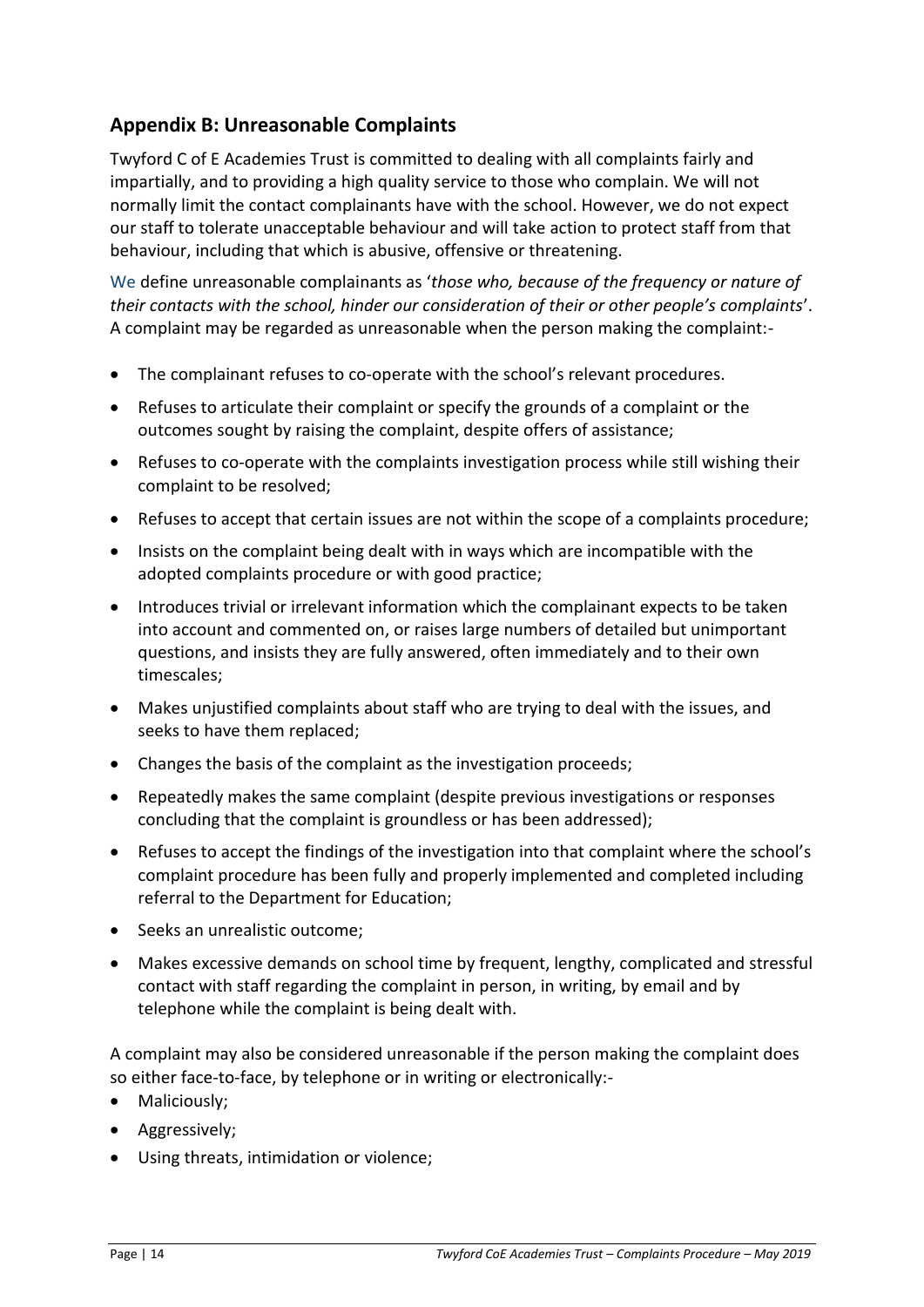- Using abusive, offensive or discriminatory language;
- Knowing it to be false;
- Using falsified information;
- Publishing unacceptable information in a variety of media such as in social media websites and newspapers.

Complainants should limit the numbers of communications with a school while a complaint is being progressed. It is not helpful if repeated correspondence is sent (either by letter, phone, email or text) as it could delay the outcome being reached.

Whenever possible, the Associate Headteacher or Chair of Governors will discuss any concerns with the complainant informally before applying an 'unreasonable' marking. If the behaviour continues the Associate Headteacher will write to the complainant explaining that their behaviour is unreasonable and asking them to change it. For complainants who excessively contact Twyford C of E Academies Trust schools causing a significant level of disruption, we may specify methods of communication and limit the number of contacts in a communication plan. This will usually be reviewed after 6 months. In response to any serious incident of aggression or violence, the concerns and actions taken will be put in writing immediately and the police informed. This may include banning an individual from a Twyford C of E Academies Trust School.

#### **Barring from the School Premises**

Although fulfilling a public function, schools are private places. The public has no automatic right of entry. Schools will therefore act to ensure they remain a safe place for pupils, staff and other members of their community.

If a parent's behaviour is a cause for concern, a school can ask him/her to leave school premises. In serious cases, the Associate Headteacher or the local authority can notify them in writing that their implied licence to be on school premises has been temporarily revoked subject to any representations that the parent may wish to make.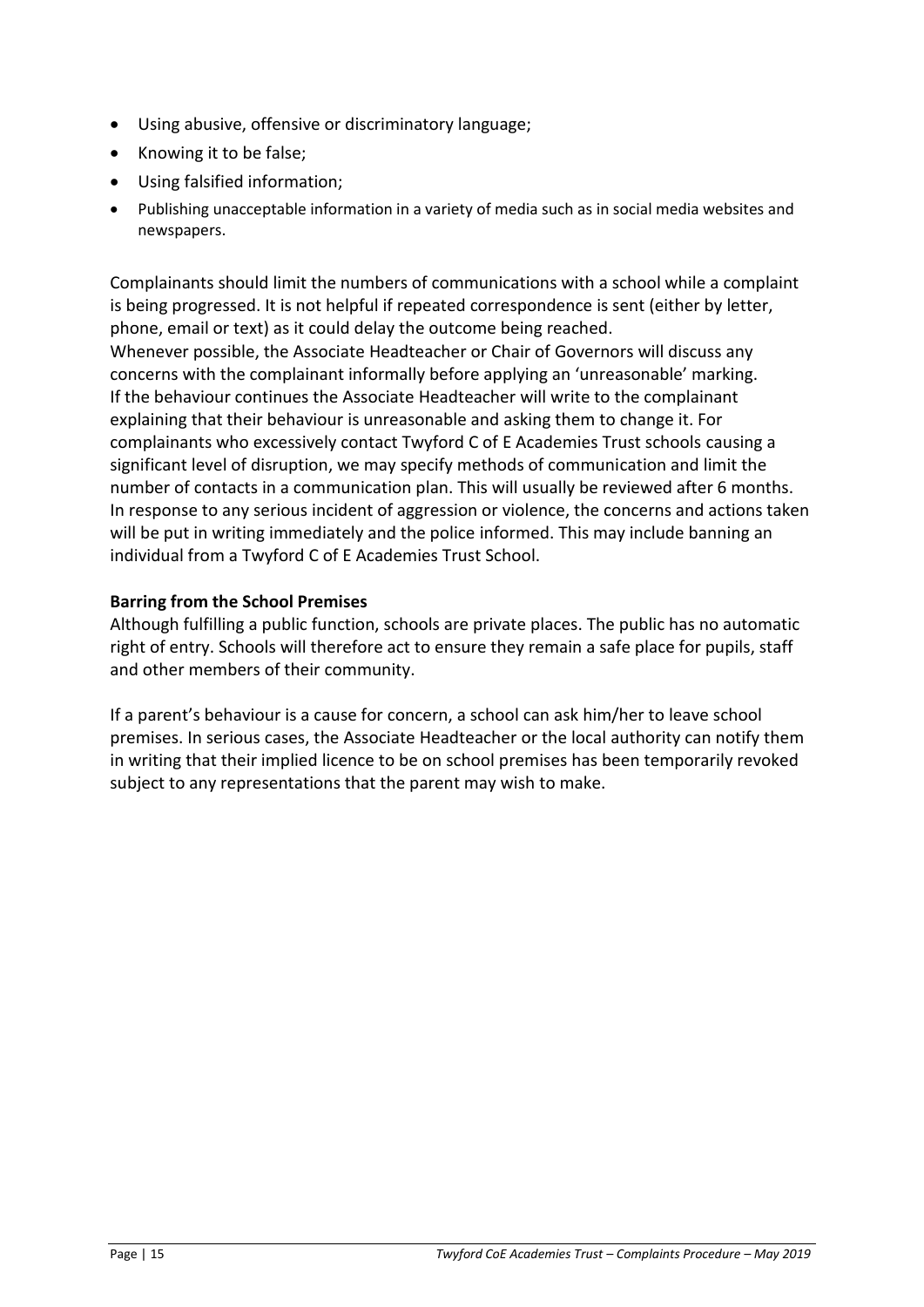### **Appendix C: Procedural Advice – Conducting interviews with complainants**

- 1. In conducting interviews with complainants, Headteachers (or chairs of governors, if relevant) should:
	- a. Have regard to confidentiality at all times. The need to treat conversations and correspondence as confidential is of paramount importance; from the outset all parties to a complaint should be made aware of the need for confidentiality
	- b. Listen attentively and sympathetically to complainants, allowing them to explain their concern/s in their own way. After they have finished, it may be necessary to try to clarify the issue(s) by asking questions and summarising what has been said. It is helpful to ascertain the complainant's desired outcome and possibilities (if any) for redress. Headteachers may wish to ensure that the meeting is minuted by a third party, so that there is a clear record of the meeting.
- 2. At the end of the interview decide if it is possible to:
	- a. Make an immediate response to the concern/s, or
	- b. Delay a response. It is often necessary to say to complainants that their concerns will be carefully considered and when all the facts and circumstances have been ascertained, they will receive a response normally within 5 school days.
- 3. Avoid passing judgement or coming to conclusions before having spoken to any third parties and having considered all aspects of the complaint.
- 4. If the complaint is against a third party, ensure that they have an opportunity to explain the situation as they see it, but not usually in the presence of the complainant unless this is deemed desirable by all concerned.
- 5. Examine the general context and constraints of the situation and consider if there are any precedents.
- 6. When all the facts and circumstances relating to the matter have been ascertained make careful notes summarising your investigation. You should then decide how to respond to the complainant.
- 7. The complainant should be clearly informed of the school's response to the complaint/s and of the next stage in the procedure, should s/he wish to proceed further.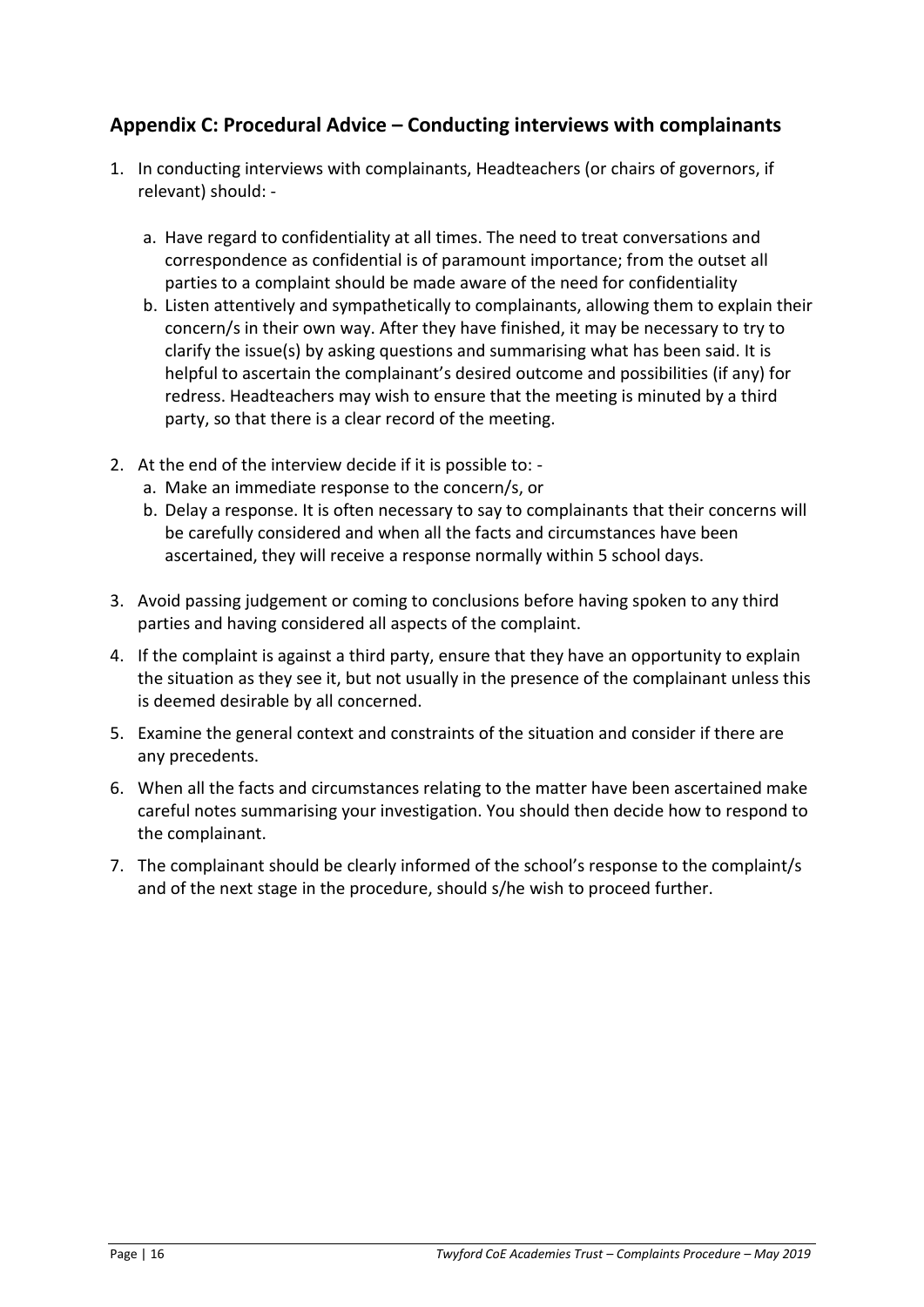# **Appendix D: Outline of the procedure for a complaints panel hearing**

#### **The Panel may: - (See changes in h)**

- a) Dismiss the complaint in whole or in part
- b) Uphold the complaint in whole or in part
- c) Decide on the appropriate action to be taken to resolve the complaint
- d) Recommend changes to the school's systems or procedures to ensure that problems of a similar nature do not recur

#### **The Panel members should be aware of the following: -**

- a) The school's complaints procedure
- b) The appeal hearing is independent and impartial and must be seen to be so
- c) No governor may sit on the panel if they have had a prior involvement in the complaint, or the circumstances surrounding it
- d) Panel members should be drawn from a cross-section of the governing body
- e) The hearing is held in private
- f) The aim of the hearing is to resolve the complaint and achieve conciliation between the school and the complainant
- g) It may not be possible to resolve matters to the complainant's satisfaction. It may only be possible to establish facts and satisfy the complaint that the matter has been taken seriously
- h) Some parents may feel nervous; the panel chair will make efforts to ensure proceedings are as informal as possible

#### **The Chair of the Panel: -**

- a) Welcomes those present and introduces each person by name
- b) Stresses that the meeting is strictly confidential to those present
- c) Checks that mobile phones and other devices are switched off
- d) Outlines the procedure to be followed
- e) Asks all attending the panel, including witnesses, to remain available for approximately 30 minutes after they withdraw, in case the panel needs to clarify a point
- f) Ensures that key findings of fact are made and the issues addressed
- g) Ensures that each party is able to stat their case and ask questions without undue interruption
- h) Ensures that all written material is seen by all parties
- i) Conducts the hearing in an informal manner and ensures each party treats the other with respect and courtesy